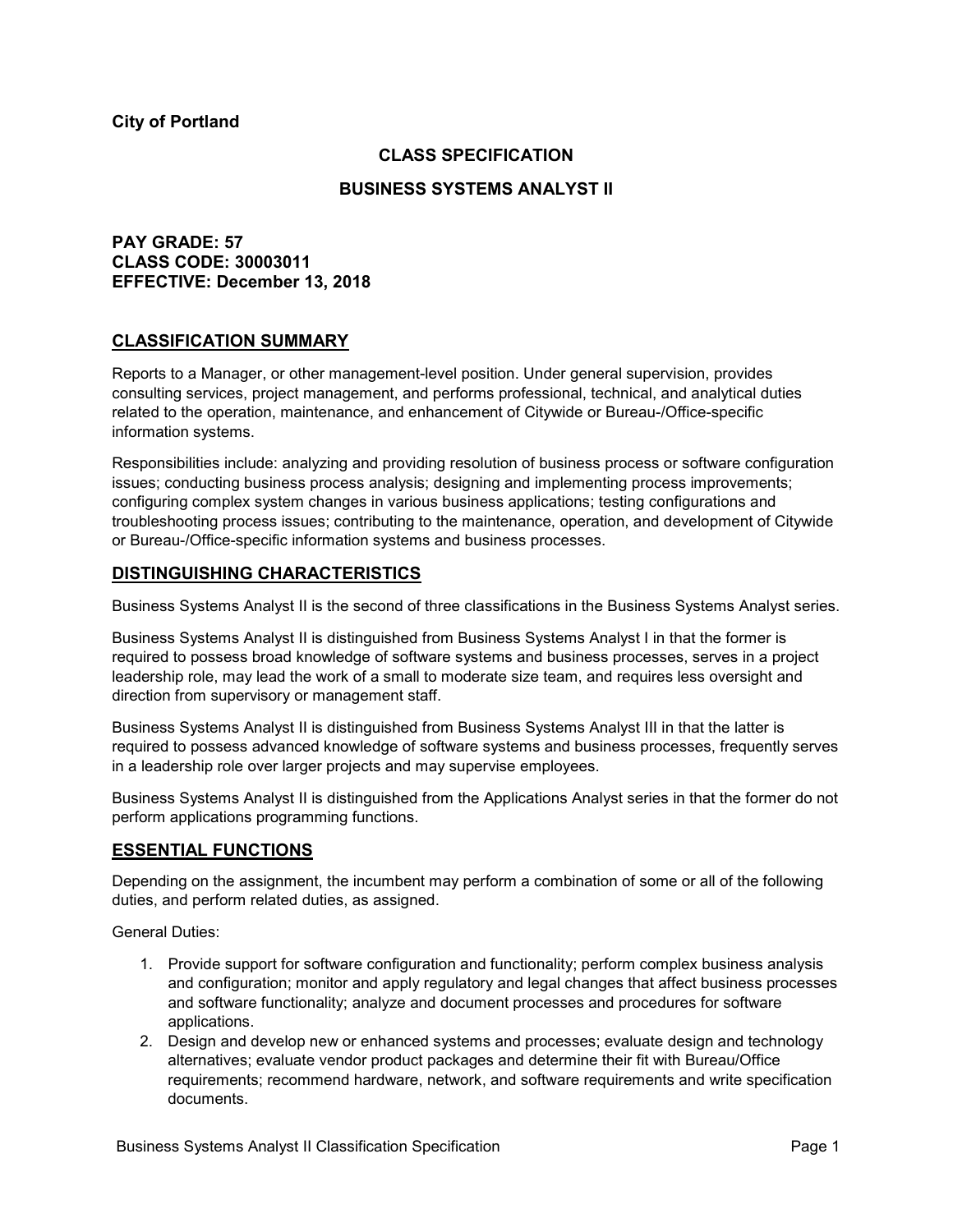- 3. Design, test, and implement complex configuration changes to business applications to meet end user requirements; gather and document software requirements; assist customers with business process design; perform independent research to identify solutions; review current configurations; determine workable solutions; consult with stakeholders to determine impact of proposed configuration changes; design testing scenarios; provide assistance with cost benefit analyses.
- 4. Respond to change requests; analyze business rules, processes, and data requirements; identify and analyze complex, ambiguous, or conflicting work processes; research solutions and resources; translate business requirements into configuration designs; troubleshoot and resolve post-implementation configuration issues.
- 5. Provide ongoing functional support for system applications; troubleshoot and resolve reported problems; track issues and document solutions; design reports; identify trends in end user issues; initiate training and other solutions to improve user performance; consult with stakeholders on training materials; write and maintain training content.
- 6. Consult with management-level staff, end users, other staff, and outside agencies regarding business needs, software solutions, and best practices; write and coordinate business cases, gather requirements, and complete gap analyses; research technical and functional solutions; evaluate processes in relationship to business needs.
- 7. Serve as technical and functional lead over one or more software applications and assigned staff; plan, prioritize, delegate, and review the work of staff; track issues, assist staff with complex process and configuration analyses.
- 8. Anticipate future system needs; ensure documentation of system operations, changes, maintenance, and rules; seek opportunities to improve efficiencies
- 9. Research, evaluate, implement, and administer third-party software tools to enhance software functionality and streamline business processes; collaborate with system vendors to identify and resolve technical issues; recommend changes and system updates.

# **SUPERVISION RECEIVED AND EXERCISED**

The work of this classification is performed under general supervision by an Enterprise Business Solutions Manager, Manager, or other management-level position.

This classification has no supervisory responsibilities, but may lead the work of a small to moderate size team.

# **KNOWLEDGE/SKILLS/ABILITIES REQUIRED**

- 1. Advanced knowledge of methods and techniques used in the installation, troubleshooting, upgrading, and problem resolution of software and other information systems.
- 2. Knowledge of business functions and relevant statutes, policies, regulations, and ordinances, and the ability to analyze, interpret, explain, and apply them.
- 3. Knowledge of principles, practices, and techniques of systems analysis, and information technology and communications systems management, including application design, hardware and software applications, and equipment.
- 4. Knowledge of and ability to apply principles, tools, and techniques for information technology project planning and management.
- 5. Ability to design, test, implement, manage, and support complex technology solutions.
- 6. Ability to develop and deliver end user training.
- 7. Ability to communicate effectively, both verbally and in writing; present information, proposals, and recommendations clearly and persuasively.
- 8. Ability to apply analytic and problem-solving skills to develop sound, well-reasoned decisions, conclusions, and recommendations.